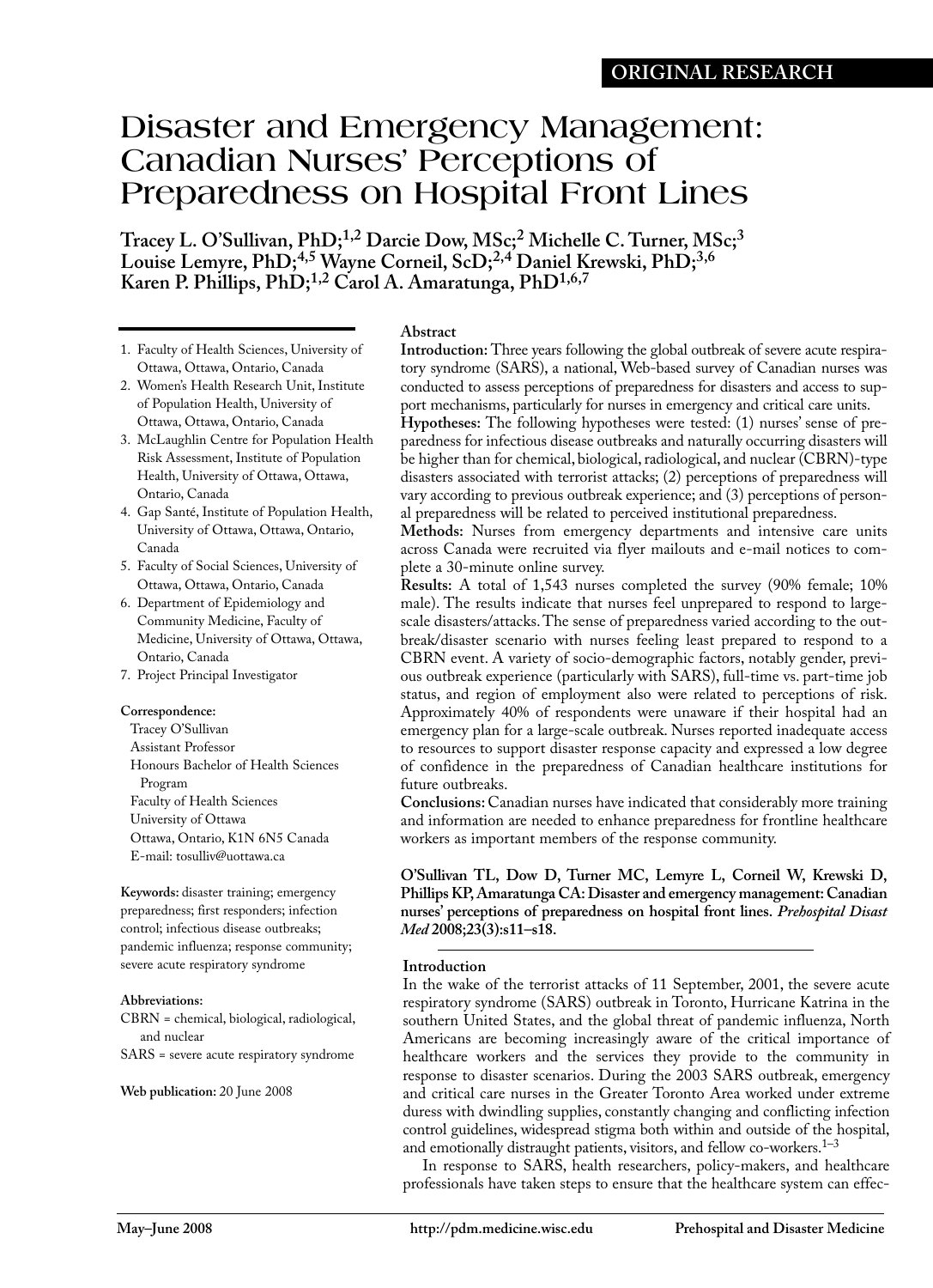tively respond to another outbreak or act of terrorism. Federal, provincial/territorial, and municipal jurisdictions in Canada have developed pandemic preparedness plans to ensure that the necessary operational supports are in place in hospitals so that healthcare workers can provide the best possible patient care.4,5 It remains unclear, however, to what extent frontline Canadian healthcare workers feel prepared, or believe their institutions to be prepared, for future disasters. Understanding nurses' perceptions of preparedness and related factors is critical to design more effective preparedness strategies and training programs.

This paper presents findings on nurses' perceptions of preparedness from a national, Web-based survey conducted with emergency and critical care nurses in Canada during the summer of 2006. This survey is part of a larger project examining the roles and support needs of frontline healthcare professionals during infectious disease outbreaks.

A descriptive account of the survey findings as they relate to nurses' perceptions of preparedness for both natural catastrophes and chemical, biological, radiological, and nuclear (CBRN) attacks is provided here. The specific research questions of interest include: (1) Do nurses feel personally prepared to respond to various types of large-scale disasters or attacks? (2) Do perceptions of preparedness vary according to socio-demographic factors or outbreak experience? (3) Do nurses believe that they have adequate access to resources and support services, such as equipment, facilities, information, and psychological services, in the event of a large-scale outbreak? and (4) Do nurses perceive that their institution and institutions across Canada are prepared for future outbreaks?

It was hypothesized that nurses' sense of preparedness for infectious disease outbreaks and disasters due to natural events would be higher than for CBRN-type disasters. Furthermore, it was anticipated that perceptions of preparedness would vary according to previous outbreak experience, with more experienced nurses reporting higher perceived preparedness than less experienced nurses. Finally, it was hypothesized that perceptions of personal preparedness would be positively associated with perceptions of institutional preparedness.

## **Methods**

The data were obtained by means of a Web-based survey in French and English conducted across Canada between May and August 2006.

## *Survey Tool*

The survey used for this study was entitled: "Caring about Healthcare Workers as First Responders: A Survey of Nurses". The survey tool included items from the Canadian Community Health Survey (CCHS)<sup>6</sup> and Corneil *et al's* APEX study,<sup>7</sup> as well as a variety of unique survey items created by our research team. The survey contained sections to assess: (1) perceptions of preparedness; (2) previous outbreak experience and working conditions; (3) outbreak support; and (4) work satisfaction.

To assess perceptions, respondents were asked to rate their feelings of professional preparedness to respond to a large-scale infectious disease outbreak, a disaster from a

natural event, nuclear attack, chemical weapons attack, biological weapons attack, nuclear attack/accident, radiological attack (dirty bombs), and chemical accidents. Responses were based on a 4-point Likert scale  $(1 = not at all, up to 4 = very$ much); respondents also could decline to respond using a fifth response option.

To gain better understanding of nurses' awareness of hospital plans and policies, respondents were asked to indicate if their institution has adequate programs and policies to respond to an outbreak. They also were asked if their institution has a formal emergency plan for an outbreak, and if so, how familiar they were with the plan. Additional questions pertained to perceived availability of a variety of routine supports for front-line workers and the adequacy of stockpiles for specific supplies in the event of a large-scale outbreak. Respondents were asked variety of to respond to statements related to infectious disease outbreaks, such as whether they felt adequately equipped and trained to respond in the event of a large outbreak. Finally, respondents were asked to indicate if they felt confident that Canadian healthcare institutions are prepared for future outbreaks; and if they felt confident they would be protected during a future, large-scale, infectious disease outbreak. A variety of demographic data also was collected, permitting evaluation of perceptions of preparedness according to a variety of such factors identified *a priori*.

## *Data Collection*

The target sample for this study was 1,500 participants. Nursing professionals who had worked in emergency departments or intensive care units during the past three years were recruited via flyer mailout, e-mail notices, and newspaper advertisements. The mailings were conducted with the assistance of provincial nursing colleges/associations from April through July 2006.

The sampling strategy was based on the number of emergency and/or critical care nurses in each Province. Flyers sent to each region approximated the regional distribution of the Canadian nursing population, taking into account the desired sample size and a predicted 10% response rate.

Potential respondents were invited to participate in the anonymous, Web-based survey in either English or French. The survey took approximately 30 minutes to complete. The study protocol was reviewed and approved by the University of Ottawa Research Ethics Board.

## *Statistical Process*

All statistics were calculated using SAS version 9.1.8. Descriptive statistics were used to characterize perceptions related to individual, institutional, and health system preparedness, as well as available organizational supports. A within-subjects multivariate analysis of variance (MANO-VA) was conducted to examine perceptions of preparedness across different types of disasters. A between-subjects MANOVA was conducted to examine if perceptions of preparedness varied according to a range of social and demographic factors. A statistical significance level of  $p \le 0.01$ was used in all analyses. Pearson correlation co-efficients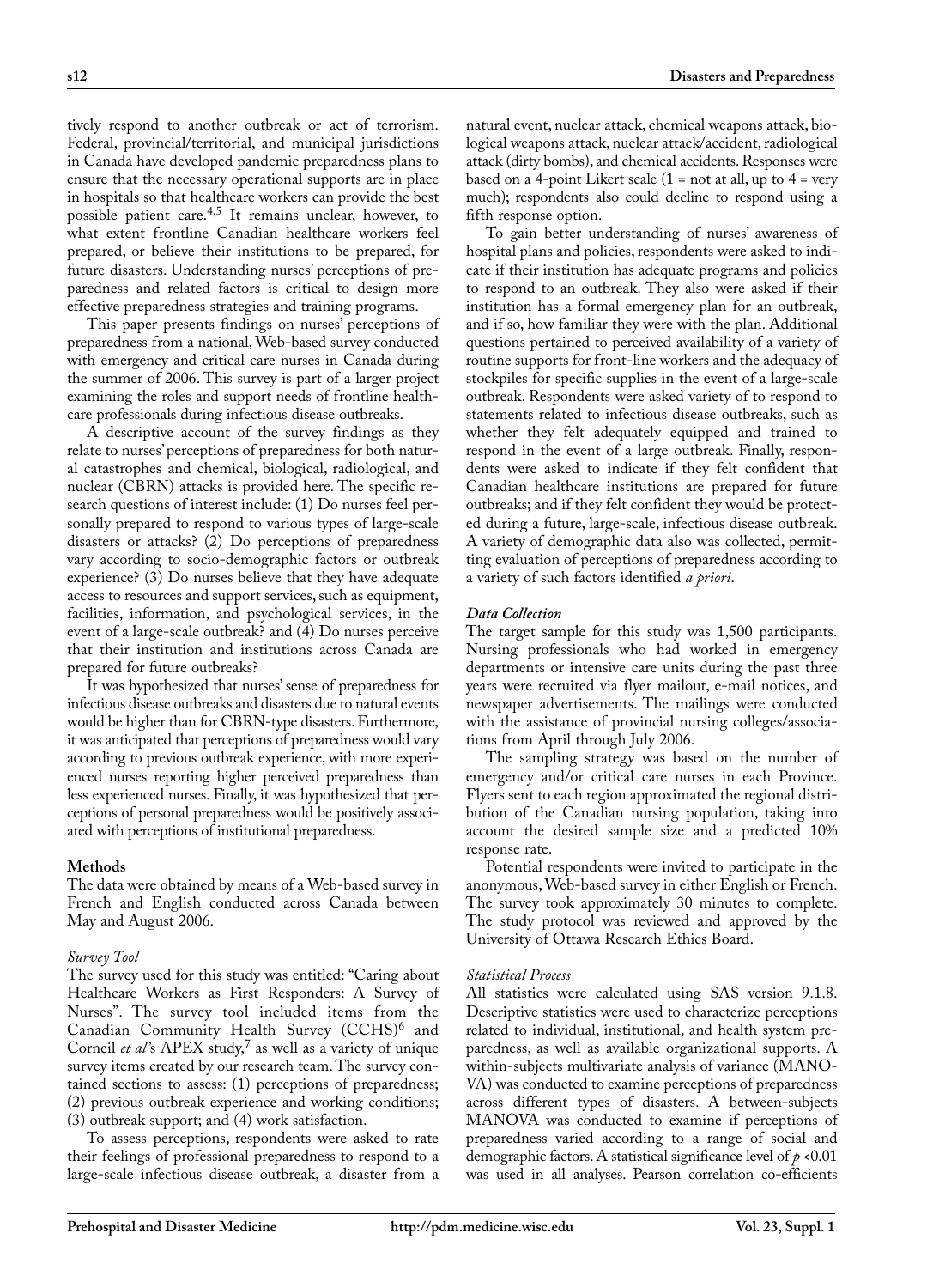|                                                                                                                                                                                    | n                        | Radiological<br>Attack | <b>Nuclear</b><br>Attack/<br><b>Incident</b> | <b>Biological</b><br>Weapons<br><b>Attack</b> | Chemical<br>Weapons<br><b>Attack</b> | Chemical<br><b>Accidents</b> | <b>Natural</b><br><b>Disaster</b> | <b>Infectious</b><br><b>Disease</b><br><b>Outbreak</b> |  |
|------------------------------------------------------------------------------------------------------------------------------------------------------------------------------------|--------------------------|------------------------|----------------------------------------------|-----------------------------------------------|--------------------------------------|------------------------------|-----------------------------------|--------------------------------------------------------|--|
|                                                                                                                                                                                    | 1,536                    | 1.32 $(0.68)^a$        | 1.34 $(0.69)^a$                              | 1.44 $(0.75)^{b}$                             | 1.44 $(0.76)^b$                      | 1.92(0.85)                   | $2.35(0.91)^c$                    | $2.35(0.85)^c$                                         |  |
| Gender                                                                                                                                                                             |                          |                        |                                              |                                               |                                      |                              |                                   |                                                        |  |
| Female                                                                                                                                                                             | 1,388                    | 1.28(0.62)             | 1.30(0.64)                                   | 1.40(0.70)                                    | 1.40(0.71)                           | 1.88(0.84)                   | 2.31(0.90)                        | 2.33(0.84)                                             |  |
| Male                                                                                                                                                                               | 146                      | 1.64(1.03)             | 1.66(1.03)                                   | 1.77(1.03)                                    | 1.85(1.05)                           | 2.24(0.94)                   | 2.73(0.91)                        | 2.51(0.93)                                             |  |
| <b>Employment Category</b>                                                                                                                                                         |                          |                        |                                              |                                               |                                      |                              |                                   |                                                        |  |
| Civilian                                                                                                                                                                           | 1,432                    | 1.32(0.69)             | 1.34(0.69)                                   | 1.44(0.76)                                    | 1.45(0.77)                           | 1.91(0.85)                   | 2.35(0.91)                        | 2.34(0.85)                                             |  |
| Military                                                                                                                                                                           | 101                      | 1.17(0.49)             | 1.25(0.61)                                   | 1.30(0.59)                                    | 1.33(0.62)                           | 1.94(0.86)                   | 2.39(0.95)                        | 2.43(0.88)                                             |  |
|                                                                                                                                                                                    | <b>Employment Status</b> |                        |                                              |                                               |                                      |                              |                                   |                                                        |  |
| Full-Time                                                                                                                                                                          | 990                      | 1.37(0.74)             | 1.38(0.75)                                   | 1.49(0.80)                                    | 1.50(0.81)                           | 1.95(0.86)                   | 2.33(0.92)                        | 2.37(0.87)                                             |  |
| Part-Time                                                                                                                                                                          | 540                      | 1.22(0.54)             | 1.25(0.57)                                   | 1.34(0.65)                                    | 1.34(0.64)                           | 1.86(0.85)                   | 2.38(0.90)                        | 2.31(0.83)                                             |  |
| Outbreak Experience                                                                                                                                                                |                          |                        |                                              |                                               |                                      |                              |                                   |                                                        |  |
| Yes                                                                                                                                                                                | 747                      | 1.29(0.65)             | 1.31(0.66)                                   | 1.42(0.74)                                    | 1.43(0.75)                           | 1.94(0.87)                   | 2.38(0.91)                        | 2.42(0.87)                                             |  |
| <b>No</b>                                                                                                                                                                          | 749                      | 1.34(0.71)             | 1.36(0.73)                                   | 1.45(0.76)                                    | 1.46(0.78)                           | 1.90(0.84)                   | 2.33(0.91)                        | 2.28(0.84)                                             |  |
| Prior SARS Exposure                                                                                                                                                                |                          |                        |                                              |                                               |                                      |                              |                                   |                                                        |  |
| Yes                                                                                                                                                                                | 181                      | 1.49(0.85)             | 1.50(0.83)                                   | 1.61(0.92)                                    | 1.58(0.89)                           | 2.02(0.93)                   | 2.33(0.97)                        | 2.61(0.88)                                             |  |
| No                                                                                                                                                                                 | 1,288                    | 1.29(0.65)             | 1.31(0.67)                                   | 1.41(0.72)                                    | 1.43(0.74)                           | 1.90(0.84)                   | 2.36(0.90)                        | 2.32(0.84)                                             |  |
| Education                                                                                                                                                                          |                          |                        |                                              |                                               |                                      |                              |                                   |                                                        |  |
| ≥Bachelor's                                                                                                                                                                        | 668                      | 1.32(0.68)             | 1.34(0.70)                                   | 1.45(0.76)                                    | 1.48(0.79)                           | 1.93(0.86)                   | 2.37(0.92)                        | 2.33(0.85)                                             |  |
| <bachelor's< td=""><td>741</td><td>1.28(0.63)</td><td>1.30(0.64)</td><td>1.38(0.69)</td><td>1.39(0.70)</td><td>1.90(0.83)</td><td>2.31(0.90)</td><td>2.34(0.86)</td></bachelor's<> | 741                      | 1.28(0.63)             | 1.30(0.64)                                   | 1.38(0.69)                                    | 1.39(0.70)                           | 1.90(0.83)                   | 2.31(0.90)                        | 2.34(0.86)                                             |  |
| <b>Marital Status</b>                                                                                                                                                              |                          |                        |                                              |                                               |                                      |                              |                                   |                                                        |  |
| Married                                                                                                                                                                            | 1,096                    | 1.28(0.65)             | 1.30(0.66)                                   | 1.40(0.72)                                    | 1.40(0.74)                           | 1.88(0.85)                   | 2.30(0.92)                        | 2.31(0.86)                                             |  |
| Single                                                                                                                                                                             | 429                      | 1.41(0.74)             | 1.43(0.76)                                   | 1.53(0.80)                                    | 1.56(0.81)                           | 2.01(0.85)                   | 2.47(0.87)                        | 2.45(0.82)                                             |  |
| Dependent Children                                                                                                                                                                 |                          |                        |                                              |                                               |                                      |                              |                                   |                                                        |  |
| Yes                                                                                                                                                                                | 785                      | 1.32(0.70)             | 1.33(0.70)                                   | 1.43(0.76)                                    | 1.44(0.78)                           | 1.90(0.86)                   | 2.36(0.93)                        | 2.33(0.85)                                             |  |
| No                                                                                                                                                                                 | 694                      | 1.31(0.66)             | 1.34(0.68)                                   | 1.44(0.73)                                    | 1.45(0.74)                           | 1.91(0.84)                   | 2.34(0.89)                        | 2.35(0.85)                                             |  |
| Workplace                                                                                                                                                                          |                          |                        |                                              |                                               |                                      |                              |                                   |                                                        |  |
| Urban                                                                                                                                                                              | 1,244                    | 1.32(0.68)             | 1.34(0.70)                                   | 1.44(0.75)                                    | 1.45(0.76)                           | 1.91(0.85)                   | 2.36(0.91)                        | 2.35(0.84)                                             |  |
| Rural                                                                                                                                                                              | 271                      | 1.27(0.63)             | 1.31(0.64)                                   | 1.36(0.68)                                    | 1.38(0.72)                           | 1.94(0.84)                   | 2.32(0.92)                        | 2.35(0.89)                                             |  |
| Age Group (years)                                                                                                                                                                  |                          |                        |                                              |                                               |                                      |                              |                                   |                                                        |  |
| ≤35                                                                                                                                                                                | 532                      | 1.34(0.67)             | 1.36(0.68)                                   | 1.46(0.73)                                    | 1.47(0.74)                           | 1.86(0.81)                   | 2.32(0.86)                        | 2.20(0.79)                                             |  |
| 36–45                                                                                                                                                                              | 497                      | 1.36(0.77)             | 1.37(0.76)                                   | 1.45(0.80)                                    | 1.45(0.80)                           | 1.99(0.92)                   | 2.36(0.92)                        | 2.40(0.87)                                             |  |
| ≥46                                                                                                                                                                                | 507                      | 1.24(0.60)             | 1.28(0.63)                                   | 1.40 (0.72)                                   | 1.41(0.72)                           | 1.90(0.83)                   | 2.37(0.95)                        | 2.45(0.88)                                             |  |
| Region                                                                                                                                                                             |                          |                        |                                              |                                               |                                      |                              |                                   |                                                        |  |
| Atlantic                                                                                                                                                                           | 196                      | 1.18(0.55)             | 1.20(0.57)                                   | 1.30(0.69)                                    | 1.29(0.70)                           | 1.80(0.80)                   | 2.16(0.90)                        | 2.17(0.82)                                             |  |
| Quebec                                                                                                                                                                             | 341                      | 1.50(0.78)             | 1.54(0.81)                                   | 1.68(0.81)                                    | 1.68(0.82)                           | 1.89(0.83)                   | 2.52(0.85)                        | 2.43(0.77)                                             |  |
| Ontario                                                                                                                                                                            | 475                      | 1.36(0.73)             | 1.39(0.73)                                   | 1.46 (0.78)                                   | 1.47(0.80)                           | 1.93(0.86)                   | 2.26(0.94)                        | 2.51(0.87)                                             |  |
| Prairies                                                                                                                                                                           | 119                      | 1.11(0.50)             | 1.11(0.50)                                   | 1.17(0.54)                                    | 1.20(0.58)                           | 1.84(0.78)                   | 2.15(0.88)                        | 1.96(0.82)                                             |  |
| Alberta                                                                                                                                                                            | 226                      | 1.27(0.61)             | 1.28(0.62)                                   | 1.41 (0.69)                                   | 1.43(0.71)                           | 2.11(0.88)                   | 2.62(0.89)                        | 2.29(0.85)                                             |  |
| BC                                                                                                                                                                                 | 164                      | 1.16(0.51)             | 1.16(0.51)                                   | 1.23(0.57)                                    | 1.24(0.58)                           | 1.87(0.90)                   | 2.23(0.83)                        | 2.27(0.88)                                             |  |

**Table 1**—Perceptions of preparedness to respond to large scale attacks/disasters by social and demographic factors (mean score (SD)). (BC = British Columbia; SARS = severer acute respiratory syndrome) O'Sullivan © 2008 Prehospital and Disaster Medicine

Notes: Mean response scores represent positive responses only; Scale from 1 to 4

Similar subscripts (e.g., a,b,c) indicate no significant difference in post-hoc paired *t*-test (*p* >0.01).

\*\* Note: The sums of individual cells do not add up to the total, due to missing values.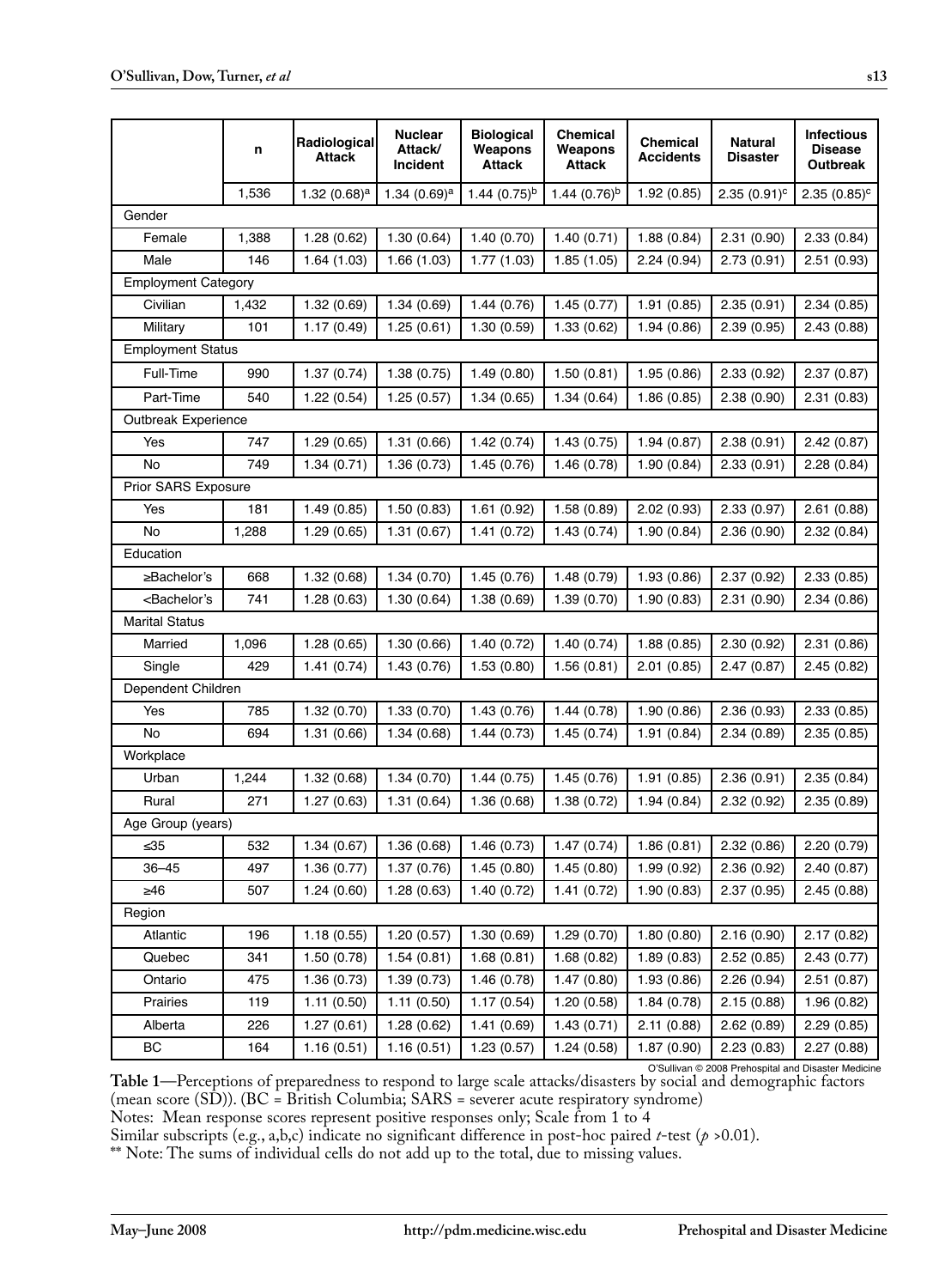were calculated to relate responses of various opinion statements to perceptions of preparedness.

## **Results**

A total of 1,543 nurses responded to the survey (90% female; 10% male). More than 97% of respondents were registered nurses and more than 90% worked in an emergency department or intensive care unit at the time the survey was completed; 81.6% of the nurses worked in an urban area. Respondents who indicated previous outbreak experience (n = 752; 48.7%) completed filtered questions relating to their outbreak experience.

Mean values for the ratings of perceived preparedness to respond to large-scale disaster scenarios are in Table 1. Ratings of perceived preparedness varied significantly according to the type of disaster scenario,  $F(6,1530)$  = 448.32, *p* <0.0001. Respondents reported higher ratings of preparedness for responding to an infectious disease outbreak and a disaster due to natural hazards, and lower ratings of preparedness for CBRN events, (radiological and nuclear attacks/accidents in particular). Ratings of perceived preparedness varied significantly by gender,  $F(7,1526) = 8.22$ ,  $p$ <0.0001; employment status, *F*(7,1522) = 4.87, *p* <0.0001; previous outbreak experience,  $F(7,1488) = 2.80$ ,  $p \le 0.01$ ; previous SARS exposure, *F*(7,1461) = 6.54, *p* <0.0001; age group,  $F(14,3054) = 4.38, p \le 0.0001$ ; and region of employment, *F*(35,6350) = 7.47, *p* <0.0001.

Follow-up univariate analyses of variance indicated that, with the exception of preparedness for an infectious disease outbreak, women perceived that they were less prepared for all scenarios than did men (all *p*-values <0.0001). Nurses employed full-time reported higher levels of preparedness for a chemical weapons attack, *F*(1,1531) = 15.76, *p* <0.0001; biological weapons attack, *F*(1,1530) = 12.24, *p* <0.001; nuclear attack/accident,*F*(1,1530) = 13.54, *p* <0.001; and a radiological attack,  $F(1,1531) = 15.89, p < 0.0001$  than did nurses employed on a part-time basis.

Nurses who had been involved in an infectious disease outbreak in the previous three years reported higher perceptions of preparedness for a large-scale infectious disease outbreak compared to those with no outbreak experience,  $F(2,1539) = 12.78, p \le 0.0001$ . Similarly, nurses who had provided direct patient care for a person with SARS in the previous three years reported higher levels of preparedness for a large-scale infectious disease outbreak, *F*(1,1472) = 18.64,  $p \leq 0.0001$ ; for a biological weapons attack, *F*(1,1469) = 11.36, *p* <0.001; nuclear attack/accident, *F*(1,1468) = 12.03, *p* <0.001; and for a radiological attack,  $F(1,1469) = 12.75, p \le 0.001.$ 

Perceptions of preparedness for a large-scale infectious disease outbreak, varied significantly by age group  $F(2,1539) = 12.78, p \le 0.0001$  with nurses <46 years of age indicating a higher perception of preparedness than did younger nurses. Lastly, perceptions varied significantly by region of employment for each scenario considered, with all  $p$ -values ranging from <0.01 to <0.0001 (Table 1).

The nurses' perceptions of the adequacy of the supplies in their institution for responding to a large-scale outbreak are summarized in Table 2. Respondents reported that

their institutions had the most adequate supplies of gloves, gauze, and masks, and the least adequate supplies of emergency food and water, isolation facilities, and ventilators. High proportions of respondents (range 10.2 to 53.1%) reported that they did not know (or had no answer) regarding the adequacy of nearly all of the supplies/resources listed.

Findings related to perceived availability of a variety of institutional supports for frontline healthcare workers are listed in Table 3. Respondents most frequently indicated that their institution provides employee assistance programs, access to the Internet, and access to grief counseling. However, respondents reported that their institutions tend not to provide continuing education on emergency planning. In the event of a large-scale outbreak/disaster, the majority of respondents (range 62.2 to 67.1%) indicated that their institution does not provide childcare, eldercare, or petcare support; however for these questions approximately one-third of the respondents indicated that they did not know (or had no answer).

With respect to knowledge of institutional emergency plans, <50% of all respondents indicated that their institution has a formal emergency plan for a large-scale outbreak (yes =  $44.6\%$ ; no =  $15.3\%$ ). A nearly equal proportion of this sample of nurses (40.1%) did not know (or had no answer). Among those with a positive response, there was a tendency for respondents to indicate that they were familiar with the policies and procedures pertaining to their role in the emergency plan (mean score =  $3.4 \pm 1.13$ ). Of this sample, 9.1% of nurses indicated that they had participated in emergency drills for infectious disease outbreaks in their institution (90.3% stated "no", and 0.6% did not know or had no answer). With respect to a family emergency plan for a major outbreak or disaster, 24.0% of the respondents indicated that they had a plan, 73.0% reported having no plan, and 3.0% responded "don't know" or had no answer.

Mean response values for opinion statements regarding personal, institutional, and health system preparedness are listed in Table 4. Respondents reported feeling inadequately equipped and trained to work during an infectious disease outbreak (mean score =  $2.52 \pm 1.21$ ). However, responses were neutral regarding the existence of adequate institutional programs and policies to respond to a large-scale outbreak (mean score =  $3.03 \pm 1.16$ ). Nurses reported low confidence toward preparedness of Canadian healthcare institutions (mean score =  $2.31 \pm 1.12$ ). Similarly, they reported low levels of confidence that they would be protected during a large-scale infectious disease outbreak (mean score =  $2.15 \pm 1.06$ ). Correlation coefficients between responses to opinion statements and perceptions of preparedness for various attack/disaster scenarios are listed in Table 4. Moderate positive correlations were observed between perceptions of being adequately equipped and trained to respond to infectious disease outbreaks and perceptions of preparedness ( $r = 0.51$  and  $r = 0.45$ , respectively). Opinion statements regarding the adequacy of equipment, institutional programs and policies, and confidence in the Canadian healthcare system to protect them during infectious disease outbreaks were more positively correlated with perceptions of preparedness for infectious disease out-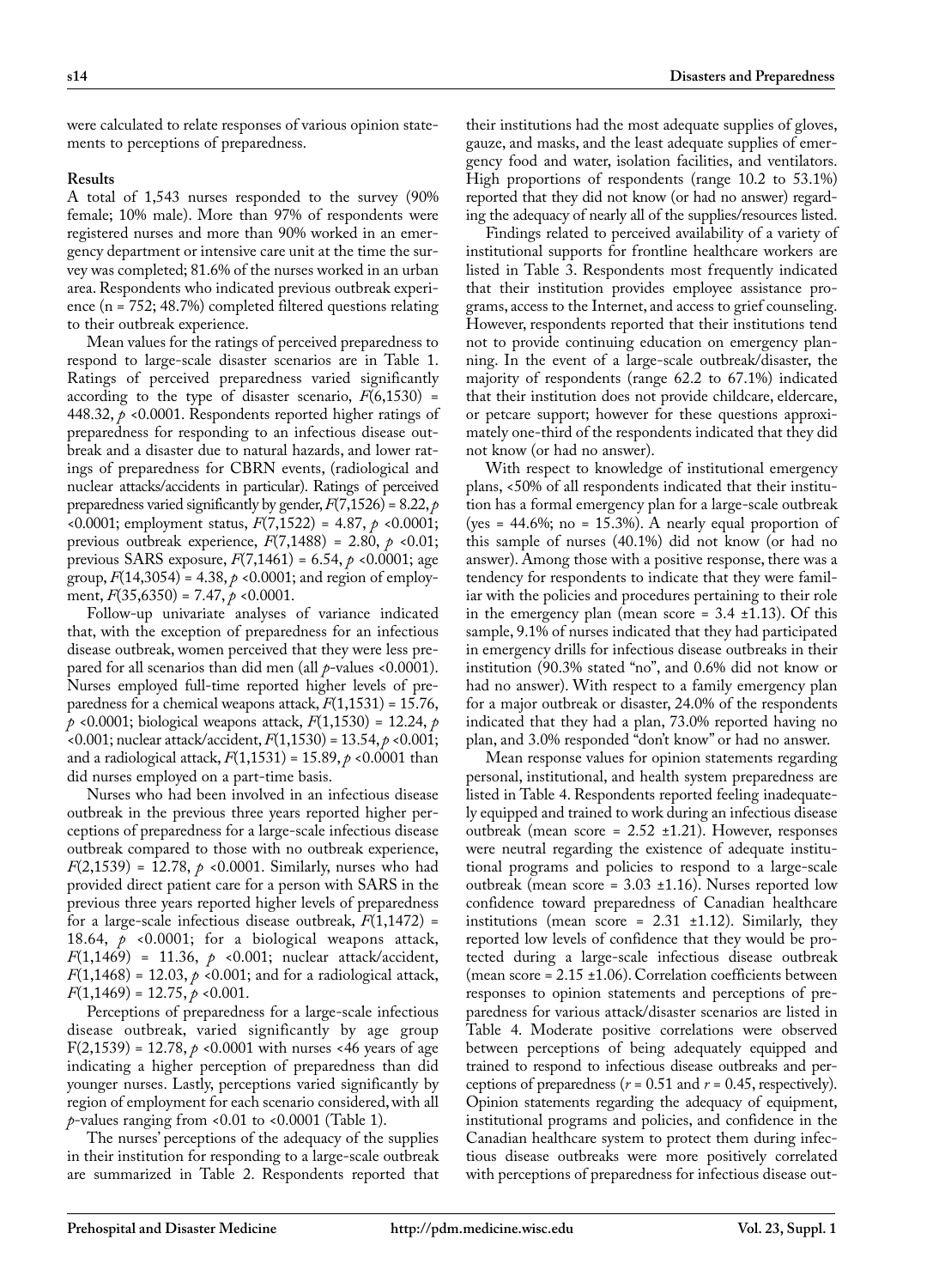| <b>Supply/Resource</b>          | Yes $(\%)$ | No $(\%)$ | Don't Know/No Answer (%) |  |
|---------------------------------|------------|-----------|--------------------------|--|
| Gloves                          | 72.1       | 11.0      | 17.0                     |  |
| Gauze                           | 64.6       | 12.5      | 22.9                     |  |
| Masks                           | 62.3       | 19.8      | 18.0                     |  |
| Gowns                           | 51.2       | 28.6      | 20.3                     |  |
| Bedding                         | 30.4       | 35.3      | 34.3                     |  |
| <b>Laundry Facilities</b>       | 29.9       | 34.0      | 36.1                     |  |
| Ventilators                     | 18.5       | 59.0      | 22.5                     |  |
| <b>Isolation Facilities</b>     | 15.6       | 74.3      | 10.2                     |  |
| <b>Emergency Food and Water</b> | 11.1       | 35.7      | 53.1                     |  |

**Table 2—Perceived institutional adequacy of supplies and resources in the event of a large-scale outbreak (percent)** 

| <b>Supply/Resource</b>                                   | Yes  | No   | Don't Know/No Answer                                                                                                             |  |  |
|----------------------------------------------------------|------|------|----------------------------------------------------------------------------------------------------------------------------------|--|--|
| <b>Routine Supports</b>                                  |      |      |                                                                                                                                  |  |  |
| Employee Assistance Program                              | 84.4 | 8.8  | 6.7                                                                                                                              |  |  |
| Access to the Internet at work                           | 83.8 | 15.3 | 0.9                                                                                                                              |  |  |
| Access to grief counseling as needed                     | 75.5 | 12.5 | 12.0                                                                                                                             |  |  |
| Updates on global surveillance of infectious diseases    | 35.9 | 53.4 | 10.7                                                                                                                             |  |  |
| Continuing education on emergency planning               | 29.6 | 59.8 | 10.6                                                                                                                             |  |  |
| Supports in the event of a large-scale outbreak/disaster |      |      |                                                                                                                                  |  |  |
| Childcare support                                        | 4.8  | 62.2 | 33.0                                                                                                                             |  |  |
| Eldercare support                                        | 1.4  | 64.9 | 33.8                                                                                                                             |  |  |
| Petcare support                                          | 0.6  | 67.1 | 32.3<br>$O(0.00)$ and $\odot$ $O(0.000)$ $D_{\text{sub}}$ is a set of $D_{\text{sub}}$ is a set of $M_{\text{sub}}$ distribution |  |  |

**Table 3**—Perceived institutional supports available for front-line workers (percent) O'Sullivan © 2008 Prehospital and Disaster Medicine

|                                                                                                                                                                           | Mean ±SD        | Radiological<br>attack | <b>Nuclear</b><br>attack/<br>accident | <b>Biological</b><br>weapons<br>attack | <b>Chemical</b><br>weapons<br>attack | <b>Chemical</b><br>accidents | <b>Natural</b><br>disaster | <b>Infectious</b><br>disease<br>outbreak |
|---------------------------------------------------------------------------------------------------------------------------------------------------------------------------|-----------------|------------------------|---------------------------------------|----------------------------------------|--------------------------------------|------------------------------|----------------------------|------------------------------------------|
| Do you feel adequately<br>equipped to work during an<br>infectious disease outbreak?                                                                                      | $2.52 + 1.21$   | 0.21                   | 0.22                                  | 0.25                                   | 0.23                                 | 0.29                         | 0.37                       | 0.51                                     |
| Are you adequately trained to<br>deal with infectious disease<br>outbreaks?                                                                                               | $1.78 \pm 1.22$ | 0.17                   | 0.17                                  | 0.23                                   | 0.19                                 | 0.23                         | 0.27                       | 0.45                                     |
| Does your institution have<br>adequate programs and<br>policies to respond to a<br>large-scale outbreak?                                                                  | $3.03 + 1.16$   | 0.22                   | 0.24                                  | 0.25                                   | 0.27                                 | 0.25                         | 0.30                       | 0.34                                     |
| In general, since the 2003<br>SARS outbreak, do you feel<br>confident that Canadian<br>health care institutions are<br>prepared for future<br>outbreaks?                  | $2.31 + 1.12$   | 0.20                   | 0.19                                  | 0.24                                   | 0.22                                 | 0.18                         | 0.22                       | 0.32                                     |
| As a healthcare professional,<br>do you feel confident that<br>the Canadian healthcare<br>system will protect you<br>during a large-scale<br>infectious disease outbreak? | $2.15 \pm 1.06$ | 0.23                   | 0.23                                  | 0.26                                   | 0.26                                 | 0.18                         | 0.25                       | 0.32                                     |

o'Sullivan © 2008 Prehospital and Disaster Medicine<br>Table 4—Correlation coefficients between opinion statements and perceived level of preparedness to respond to a variety of attack/disaster scenarios (SARS = severe acute respiratory syndrome)

Note: All correlation coefficients are significant at the  $p \triangleleft 0.001$  level. Response scale for opinion statements reflects 5-point Likert scale ranging from  $1 = not$  at all to  $5 = very$  much.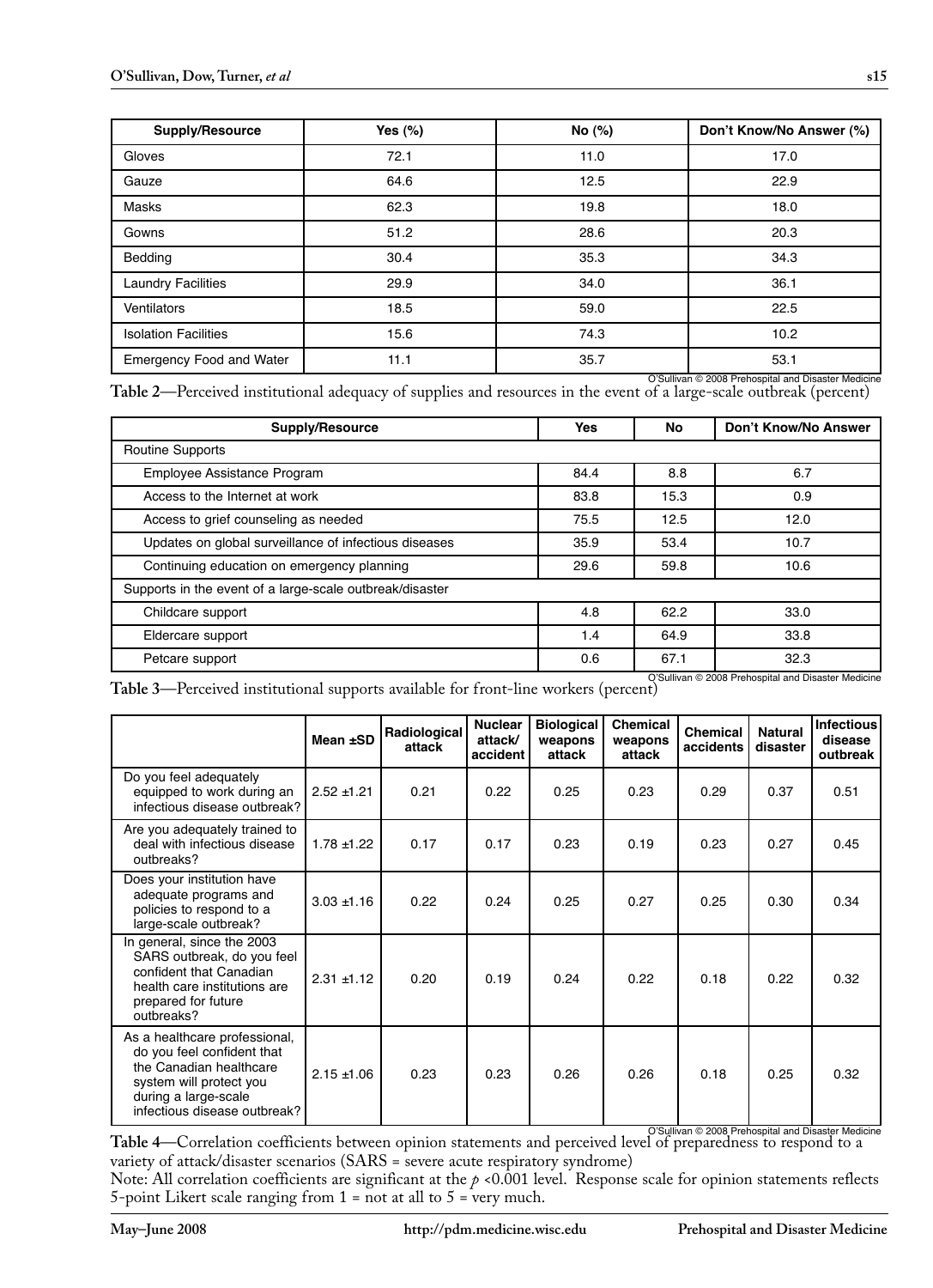breaks (range:  $r = 0.32$  to  $r = 0.34$ ) than other disasters due to natural hazards and aggressive attacks (range: *r* = 0.18 to  $r = 0.30$ .

## **Discussion**

Overall, the results of the current survey demonstrate that Canadian nurses who work in emergency departments and/or intensive care units do not feel adequately prepared to respond to a variety of disaster scenarios. In particular, perceptions of preparedness were low for CBRN scenarios, with the lowest confidence reported for radiological and nuclear attacks. Studies with nurses and other healthcare workers in the US also have found low levels of knowledge and confidence to respond to bioterrorism scenarios.<sup>9–11</sup> Given the malicious intent and negative socio-political outcomes of CBRN events, these types of disasters are quite distinct from naturally occurring infectious disease outbreaks or other nature-related disasters.12 According to Hall *et al*, <sup>12</sup> political agendas, revenge, or punishment all may serve as motivation behind CBRN terrorist acts. Furthermore, terrorism has several aims, including the desire to coerce a target audience through inflicting fear and damage, and to disrupt feelings of security and social infrastructure.<sup>13</sup>

To date, CBRN attacks have been rare in Canada, whereas Canadian nurses routinely are exposed to a variety of infectious disease outbreak scenarios.The most serious outbreak in recent history was the 2003 SARS epidemic. In the current study, the influence of previous outbreak experience was found to exert an influence on nurses' perceptions of preparedness.This finding suggests that exposure to outbreaks of either known infectious agents (e.g., clostridium difficile) or unknown agents (e.g., SARS) helps to enhance nurses' sense of preparedness for large-scale infectious disease outbreaks.

Differences in perceptions of CBRN scenarios were recently highlighted in a large-scale telephone survey of Canadians in the general population.14 Perceptions of CBRN terrorism varied, with nuclear terrorism receiving the highest ratings in terms of severity and personal impact, and the lowest ratings in terms of perceived ability to cope should such an attack occur. Radiological and nuclear attacks as risk issues have long been associated with high levels of dread and as such require specialized risk management efforts.<sup>15–17</sup> Recent studies in the US also have highlighted differences in risk communication initiatives required across different terrorism scenarios.15,18–20

Based on the current findings and other studies of healthcare workers, it appears that preparedness planning for CBRN scenarios (radiological and nuclear attacks in particular) requires additional specific training efforts to enhance perceptions of preparedness.<sup>9,21,22</sup> Increasing preparedness for attack scenarios, through specific planning and training efforts, also may improve general preparedness for multiple health hazard scenarios.23,24

In this study, a variety of demographic factors were found to exert an influence on nurses' perceptions of preparedness. In particular, women, part-time nurses, and nurses with no previous outbreak experience, and specifically with no experience in the SARS outbreak, reported lower levels of preparedness than did men, full-time nurses, and nurses with outbreak experience. Indeed, perceptions of preparedness may reflect a variety of personal and system-level factors.

Demographic differences in risk perceptions are well established.16,25–27 Studies of risk perception around the world, including terrorism risk perceptions, have shown that women tend to report higher levels of perceived risk and worry than do men.<sup>14,27–29</sup> A recent study in Canada found that while women reported having thoughts about engaging in a variety of terrorism preparedness behaviors more frequently than did men, women also engaged in preparedness behaviors less frequently than did men.<sup>30</sup> Although the precise factors responsible for lower levels of preparedness among women are unclear, a complex interplay of risk and worry may be partially responsible, likely in conjunction with a variety of other social or psychological factors including family responsibilities (see below). It is clear however, that gender differences in perceived preparedness among nurses require further examination, and the perceived inadequacy of training and support programs reflect such needs.

Previous outbreak experience (particularly with SARS), as well as full-time work, were associated with greater levels of preparedness in this study. A plausible explanation is that greater experience may lead to increased confidence and mastery. In the risk perception literature, higher levels of knowledge and familiarity with the hazard typically are associated with lower levels of perceived risk.<sup>31,32</sup> During the SARS outbreak, part-time hospital staff reportedly experienced higher levels of emotional distress than did full-time staff. <sup>33</sup> Full-time employment may facilitate enhanced confidence for preparedness and response by accumulation of more experience. Initiatives drawing upon the experience of nurses with significant outbreak or disaster exposure may represent a useful training approach.<sup>34</sup>

The findings from this study show that region of employment also was related to perceptions of preparedness. Nurses employed in Ontario and Quebec reported the highest levels of preparedness. Although the reasons for this finding are unclear, healthcare systems in Canada are organized by province, and as such resources, working conditions, training opportunities, and other salient factors related to management and preparedness may differ accordingly.35 Previous studies have shown that risk perceptions in Canada vary by region.16 The differences in preparedness observed in this study also may reflect differential perceptions regarding the threat of such disasters and attacks by region. Efforts to increase perceptions of preparedness are needed across Canada, perhaps particularly so among those regions with the lowest perceived preparedness ratings.

Although concerns regarding family and children were salient in previous studies of the psychosocial effects of the SARS outbreak on healthcare workers, $2,33$  perceptions of preparedness did not differ according to whether the respondent had dependent children. There was a tendency for single nurses to report slightly higher levels of preparedness than married nurses across all types of disasters, which may reflect the need for the protection of family or difficulties associated with dual-role conflict.36,37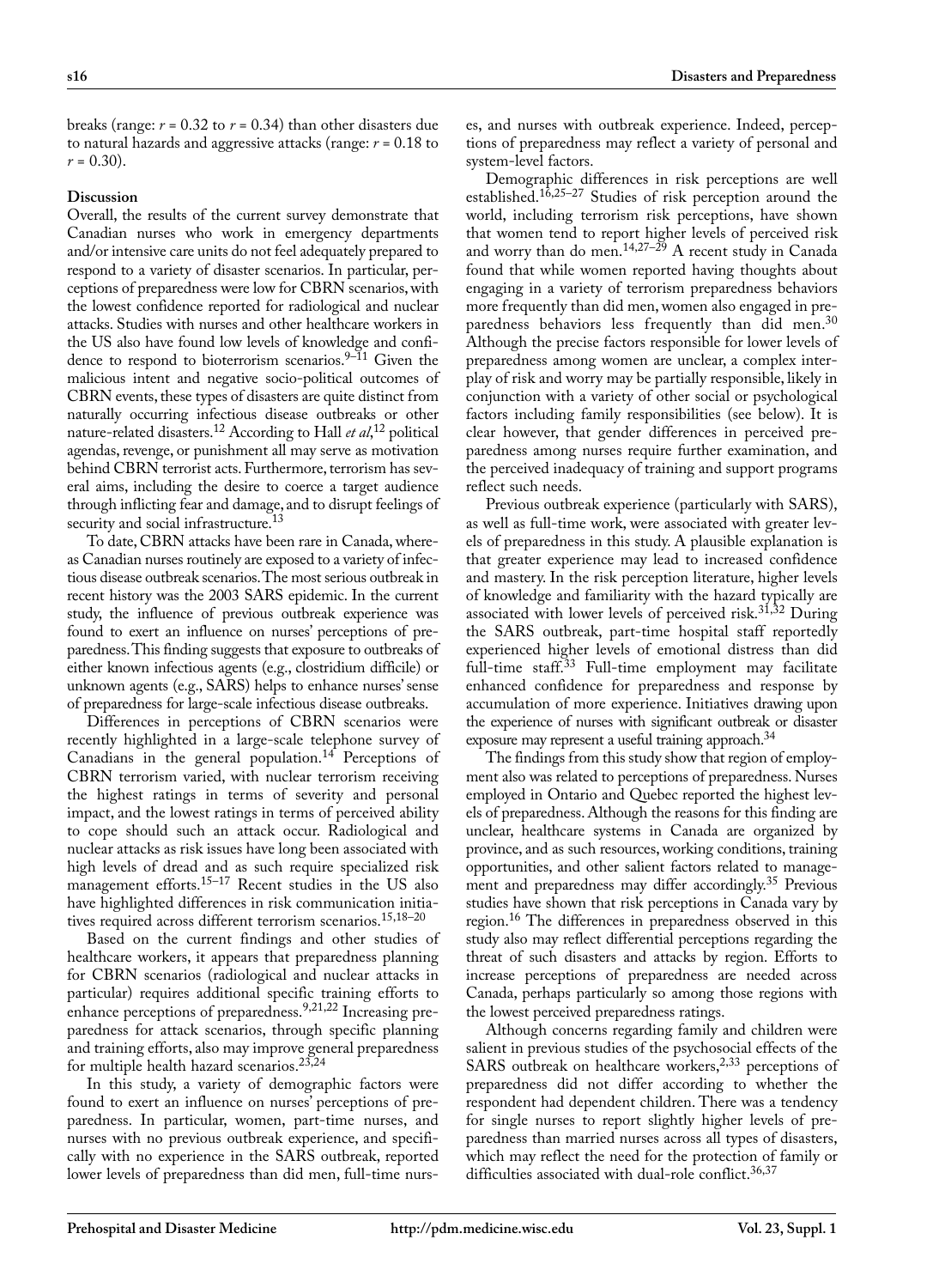The majority of respondents reported that their institution offers no family care supports in the event of a large-scale outbreak or disaster. Further examination of the specific, family-related supports required by nurses and their dissemination is required.37,38

As with Canadian nurses, low levels of terrorism-related preparedness also were recently reported among Canadians in the general population. $30$  Respondents in a recent general population telephone survey reported that they have thought about and have actually engaged in terrorism-related preparedness behaviors to a small extent. The low levels of preparedness reported among members of the general public may be related to the fact that they also reported beliefs that terrorism posed a low risk to Canadians.27,39 Another recent risk perception study in Canada indicated that flu epidemics were perceived as posing a low risk to the health of Canadians.16 However, no analogous information was collected in the current survey.

The majority of nurses in the current survey reported they had no family emergency plan in place in the event of a large-scale outbreak or disaster, and fewer than 10% of the nurses had participated in emergency drills for infectious disease outbreaks in their institution. Given the need for family supports and previous studies showing benefits of training drills for enhancing healthcare worker knowl $edge<sup>24</sup>$  the imperative for personal planning and regular participation in emergency response drills appears to be critical for effective preparedness and response.<sup>38,40</sup>

The findings from this study show an extensive lack of awareness of institutional emergency plans, and lack of access to continuing education on emergency planning and infection control. This finding underscores the need to further examine training programs and stockpiling of supplies for disasters. A survey of healthcare workers in the US reported that the majority of workers were unsure of their hospital's level of preparation in the event of a terrorist attack.<sup>41</sup> Further research to define preparedness in the context of nursing and to delineate the most effective and efficient methods for training of healthcare workers is needed.24,42,43

Respondents here reported only moderate levels of confidence in Canadian healthcare institutions to respond to future outbreaks. Similarly, in another study, members of the Canadian general population perceived institutions at all levels, including hospitals and healthcare services, as being only moderately prepared for terrorism.<sup>30</sup> Although the specific reasons for these findings are unknown, preparedness and coordination of all parts of the health system requires a complex interplay of multiple, hierarchical players with efficient and effective communication and organizational requirements. Transparency of institutional and health system authorities fosters trust and may prove an important component of preparedness planning at any level.<sup>30,44</sup>

Opinion statements regarding the adequacy of equipment, institutional programs and policies, and confidence in the Canadian healthcare system to protect them during infectious disease outbreaks were more strongly correlated with perceptions of preparedness for infectious disease outbreaks as well as other disaster and attack scenarios, and may point to specific opportunities to strengthen preparedness perceptions. Future analyses will examine the complex relationships between survey constructs and how they may cluster.

The demographics of this sample of nurses are representative of the Canadian nursing workforce. The current survey included 90% women, and based on reports from the Canadian Institute of Health Information, 94% of nurses in Canada are women.<sup>45</sup> The majority of respondents in this survey worked in an urban area (81.6%), and despite Canada's vast rural geography, this is representative of the wider Canadian healthcare workforce, 83% of whom work in urban areas.46

The mean values for the ages of the nurses was not collected in this survey; instead age was determined as a categorical variable, dividing the sample into three age cohorts, which were similarly represented in this survey (34% <35 years old; 32% were 36–45-years-old; and 33% >45 years old). The age categories were divided differently in the CIHI report on the regulated nursing workforce in Canada,<sup>45</sup> however, they reported that 78% of nurses were >35 years of age, whereas in this study 65% of the nurses were >35 years of age. The high proportion of nurses >35 years of age in both surveys is consistent with the aging healthcare workforce, which is well-documented in the literature.<sup>46</sup>

Several limitations of this study should be considered. The low response rate observed compared with the total Canadian population of nurses may have introduced bias into the results, particularly as the sample is self-selected for online participation. However the sample was broadly representative of the nursing population in Canada by region. Differences in perception by region may reflect language-based differences in responses. Surveys were translated from English to French and evaluated by bilingual researchers for equivalency of terms.In addition, the survey did not assess actual levels of knowledge for recognition or treatment of specific CBRN diseases/symptoms, nor did it assess the specific elements of disasters that the nurses perceived they were unprepared for. And the question regarding adequate supplies of equipment was presented as a list without differentiation of specific types of equipment (e.g., type of mask). Lastly, no information was collected regarding willingness or motivation for training, or the nature of training that nurses desire.

## **Conclusions**

Nurses have played and will continue to play key roles in emergency response.<sup>47</sup> This study found that nurses perceived themselves and Canadian institutions as under-prepared for a large-scale disaster. Further training of nurses is required, taking into account the unique characteristics of different types of disasters. Future research should further examine potential, gender-based differences in perceptions of preparedness for such disasters, and the implications of such differences on training needs. Studies assessing how perceptions of preparedness change over time also are required in order to gauge how perceptions may vary as new events unfold.Tracking of perceptions of preparedness over time also will facilitate evaluation of the effectiveness of modern emergency response training programs.